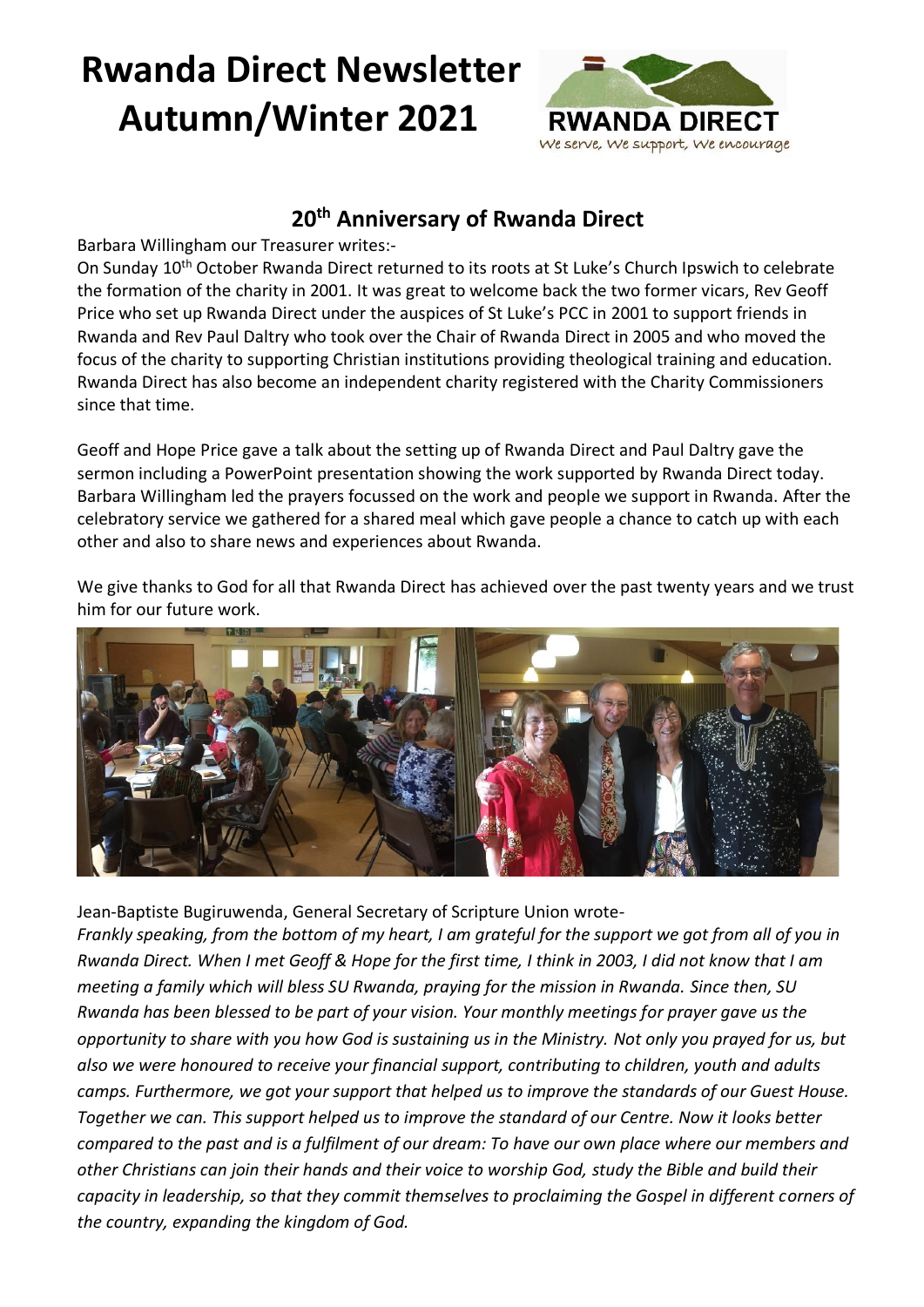## **Covid-19 in Rwanda**

Let's thank the Lord that the summer wave of Covid-19 has largely gone and many of the restrictions have been eased. We heard of many people being very worried about the wave of infections and following deaths, but that has now dropped right away. What a relief. Meanwhile, the government has been vaccinating hard and has vaccinated enough to cover 35% of the population with 2 doses. Quite an achievement! Let's pray that the new variant discovered in South Africa can be prevented from causing further chaos, and for the Church to have the resources to recover its mission.



Below are the graphs from Reuters Covid-19 Tracker.

#### **Kigeme Diocese**



Thanks to the easing of Covid-19 restrictions, Kigeme Diocese has been able to start training sessions for all their Catechists (Lay Church Leaders). Bishop Assiel sees this as his top priority to train and reinvigorate these dedicated leaders after the pandemic. They carry the frontline load in growing and supporting the Church across the hills of Rwanda.

**Bishop Assiel** writes - *From Monday 25th October to 6th November 2021 we have 30 Catechists in their training who are from different Parishes of the Diocese. After two weeks we will have another of 30 people. We praise God for that and may God bless you for your support to this training.* Rwanda Direct were able to give a grant of £7000 to enable this work, and it had been held for many months waiting for the opportunity to start the training.

#### **Kigali Diocese**

#### **Bishop Nathan Amooti** reports about the new Missionary Archdeaconry –

*Through the support of Rwanda direct and moving of Archdeacon Gasarasi and his family to live in the area and starting vigorous evangelistic campaigns, local Rwandan artists and musicians visiting frequently other Christians locally giving food support, all these different efforts are helping the Archdeacon who is fully focused to identifying the most urgent needs and leading the church growth and Church planting in the area. The Rwanda Direct support has helped the Archdeacon to set up an office and rent a house for his family's residence in the middle of the community to steer the evangelism and mission work.* 

*We would like to conclude this report with a vote of thanks to those who have empowered us to do what is being done especially the finances that have been sent to Kigali diocese through Rwanda Direct.*